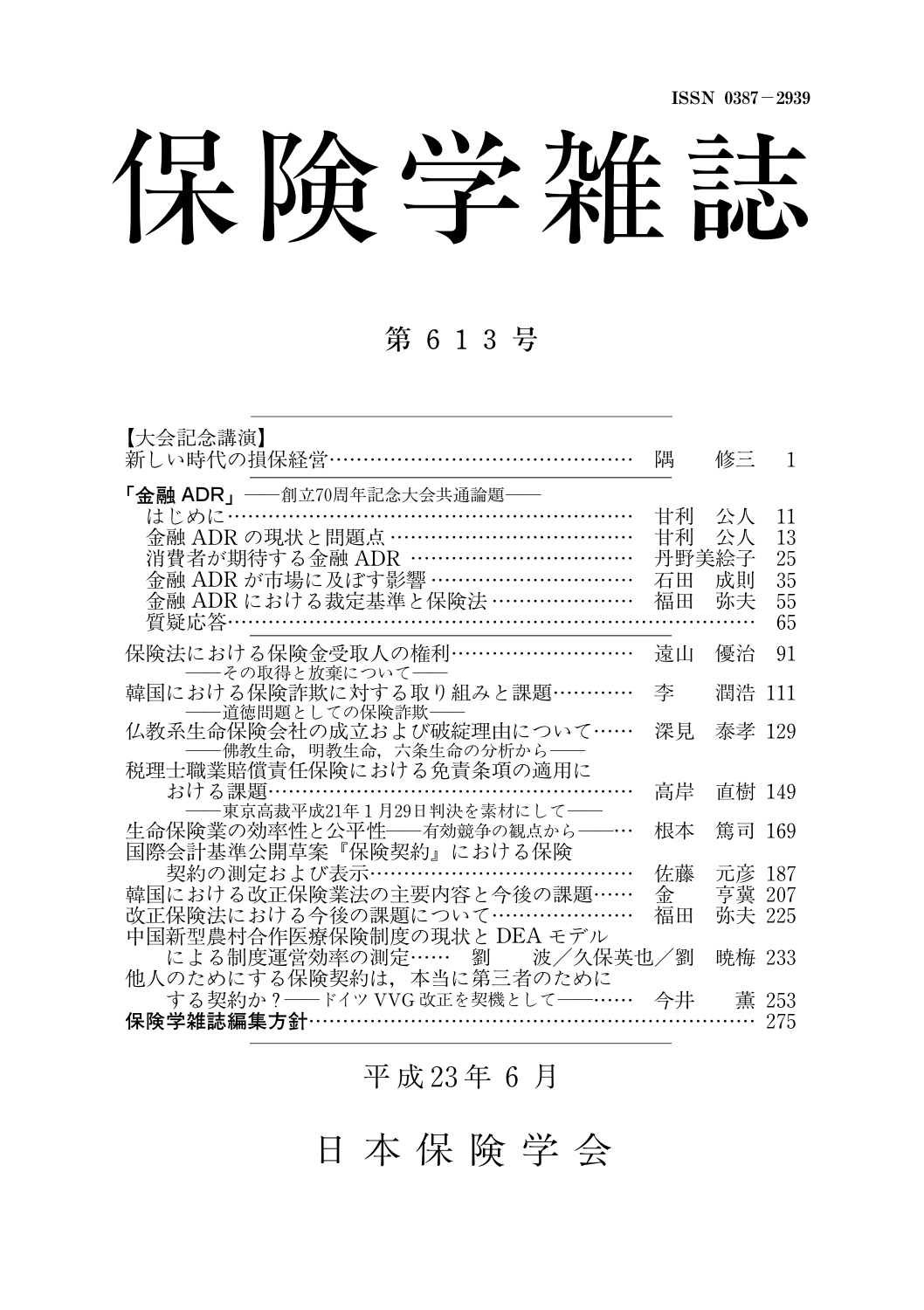#### ―――【お知らせ】―

日本保険学会のホームページには,保険学雑誌の目次データベースがあ り,著者名,論文名,刊行年月,巻号などを検索することができます。 また,雑誌論文のアブストラクトやキーワードの閲覧,検索も可能です のでご利用ください。

http://wwwsoc.nii.ac.jp/jsis2/magazine/

|                                          | 保険学雑誌 |         |  |                                                                  |                                           |  |  |
|------------------------------------------|-------|---------|--|------------------------------------------------------------------|-------------------------------------------|--|--|
|                                          |       | 第 613 号 |  |                                                                  |                                           |  |  |
| 平成23年 6 月30日 発行                          |       |         |  |                                                                  |                                           |  |  |
|                                          | 《非壳品》 |         |  |                                                                  |                                           |  |  |
| 編集兼<br>発行者<br>55101-8335 東京都千代田区神田淡路町2―9 | 日     | 編集委員    |  | 井<br>$\Box$<br>石<br>田<br>河<br>中 浜<br>本保険学会                       | 富夫<br>成<br>一則<br>本淳孝<br>降<br>山野嘉朗<br>吉澤卓哉 |  |  |
|                                          |       |         |  | 公益財団法人損害保険事業総合研究所内                                               |                                           |  |  |
| 発行所                                      | EF.   |         |  | 本保険学会                                                            |                                           |  |  |
| 55101-8335 東京都千代田区神田淡路町2―9               |       | 雷       |  | 公益財団法人捐害保険事業総合研究所内<br>話 $(03)3255 - 5511$<br>振替口座 00160-8-607601 |                                           |  |  |

印刷所 株式会社 松 濤 企 画 〠101-0051 東京都千代田区神田神保町2-445階